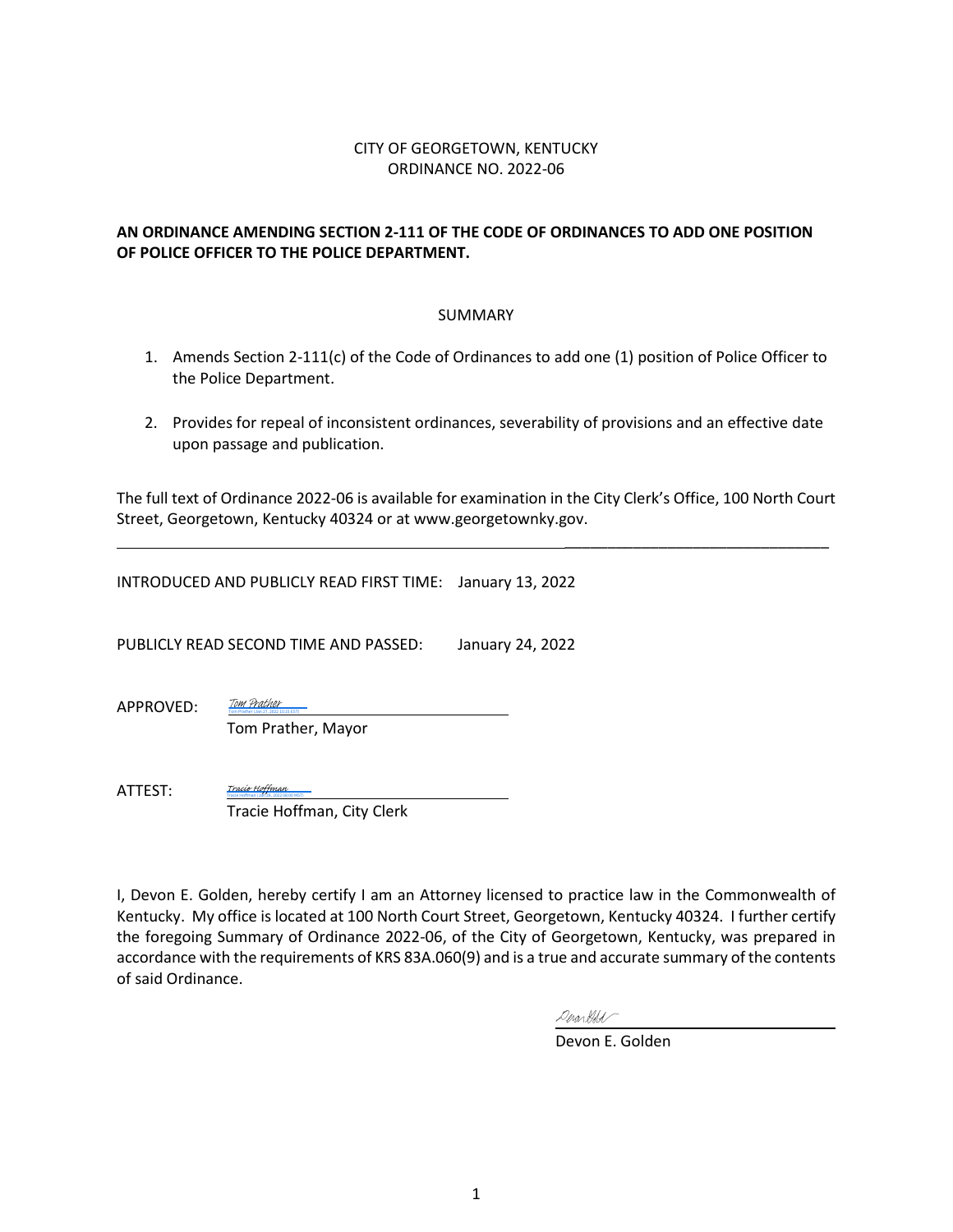#### **CITY OF GEORGETOWN ORDINANCE NO. 2022-06**

#### **AN ORDINANCE AMENDING SECTION 2-111 OF THE CODE OF ORDINANCES TO ADD ONE POSITION OF POLICE OFFICER TO THE POLICE DEPARTMENT.**

### SPONSORS: Todd Stone and Willow Hambrick

NOW, THEREFORE, be it ordained by the City of Georgetown, Kentucky:

#### **SECTION ONE**

Section 2-111(c) of the Code of Ordinances is hereby amended to read as follows:

#### **GENERAL GOVERNMENT**

| Mayor (This is statutory and not being created by this ordinance)      |          | 1           |
|------------------------------------------------------------------------|----------|-------------|
| City Clerk (This is statutory and not being created by this ordinance) |          | 1           |
| <b>Executive Assistant</b>                                             | Grade 7  | 1           |
| <b>Chief Administrative Officer</b>                                    | Grade 12 | 1           |
| City Attorney                                                          | Grade 11 | 1           |
| <b>Human Resources Director</b>                                        | Grade 11 | 1           |
| Human Resources Specialist                                             | Grade 9  | 1           |
| Risk Manager                                                           | Grade 9  | 1           |
| Deputy Clerk                                                           | Grade 6  | 1           |
| <b>City Engineer</b>                                                   | Grade 11 | 1           |
| <b>Engineering Technician</b>                                          | Grade 9  | 1           |
| <b>Finance Director</b>                                                | Grade 11 | 1           |
| <b>Finance Specialist</b>                                              | Grade 7  | 1           |
| Finance/Legal Specialist                                               | Grade 7  | $\mathbf 1$ |
| <b>Computer Specialist</b>                                             | Grade 9  | 1           |
| Part Time Seasonal Intern                                              |          | 3           |
| <b>BUILDING INSPECTION</b>                                             |          |             |
| Director of Building Inspection                                        | Grade 10 | 1           |
| Senior Building Inspector                                              | Grade 9  | 1           |

| uuu J   |  |
|---------|--|
| Grade 9 |  |
| Grade 8 |  |
| Grade 6 |  |
|         |  |

1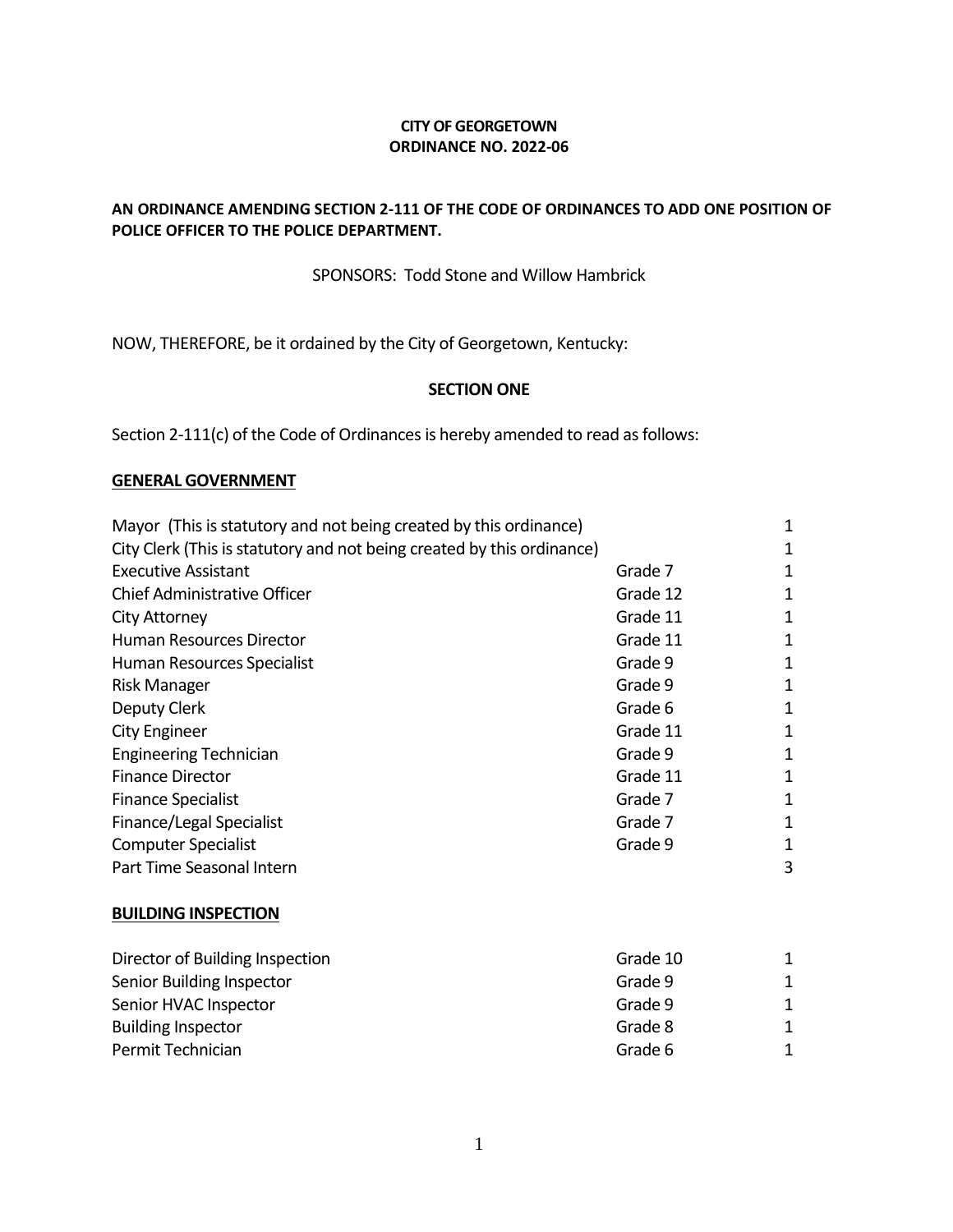### **POLICE**

| Police Chief                                      | Grade 11 | 1              |
|---------------------------------------------------|----------|----------------|
| <b>Assistant Police Chief</b>                     | Grade 10 | 1              |
| Captain                                           | Grade 9  | 1              |
| Lieutenant                                        | Grade 8  | 5              |
| Sergeant                                          | Grade 7  | 8              |
| Police Officer II                                 | Grade 6  | $[47]$ 48      |
| PPT Police Officer II / School Resource Officer   |          | 5              |
| <b>Administrative Assistant II</b>                | Grade 6  | 1              |
| <b>Administrative Assistant</b>                   | Grade 5  | 1              |
| Receptionist                                      | Grade 4  | 1              |
| PTS Safety Officer                                |          | 1              |
| <b>PTS Crossing Guard</b>                         |          | 8              |
| Victim's Advocate                                 | Grade 6  | 2              |
| PPT Victim's Advocate                             |          | $\mathbf 1$    |
| <b>FIRE</b>                                       |          |                |
| <b>Fire Chief</b>                                 | Grade 11 | 1              |
| <b>Assistant Fire Chief of Operations</b>         | Grade 10 | 1              |
| Assistant Fire Chief of Prevention (Fire Marshal) | Grade 10 | 1              |
| <b>Battalion Chief</b>                            | Grade 9  | 4              |
| Fire Inspector                                    | Grade 8  | 1              |
| Captain                                           | Grade 8  | 12             |
| Firefighter/EMT                                   | Grade 6  | 36             |
| <b>Administrative Assistant</b>                   | Grade 5  | 1              |
| Code Enforcement Officer                          | Grade 8  | 2              |
| PPT Administrative Assistant to Code Enforcement  |          | $\mathbf 1$    |
| <b>DISPATCH</b>                                   |          |                |
| <b>Assistant Coordinator</b>                      | Grade 7  | 1              |
| <b>TAC Officer</b>                                | Grade 6  | $\mathbf 1$    |
| <b>Shift Supervisor</b>                           | Grade 6  | 3              |
| Dispatcher                                        | Grade 5  | 20             |
| PPT Dispatcher                                    |          | $\overline{2}$ |
| <b>PUBLIC WORKS</b>                               |          |                |
| Director of Public Works/Sanitation               | Grade 11 | $\mathbf 1$    |
| Supervisor of Public Works/Sanitation             | Grade 9  | 1              |
| Crew Leader                                       | Grade 8  | 2              |

Administrative Assistant 1 and 1 and 2 and 2 and 2 and 3 and 4 and 4 and 4 and 4 and 4 and 4 and 4 and 4 and 4 and 4 and 4 and 4 and 4 and 4 and 4 and 4 and 4 and 4 and 4 and 4 and 4 and 4 and 4 and 4 and 4 and 4 and 4 and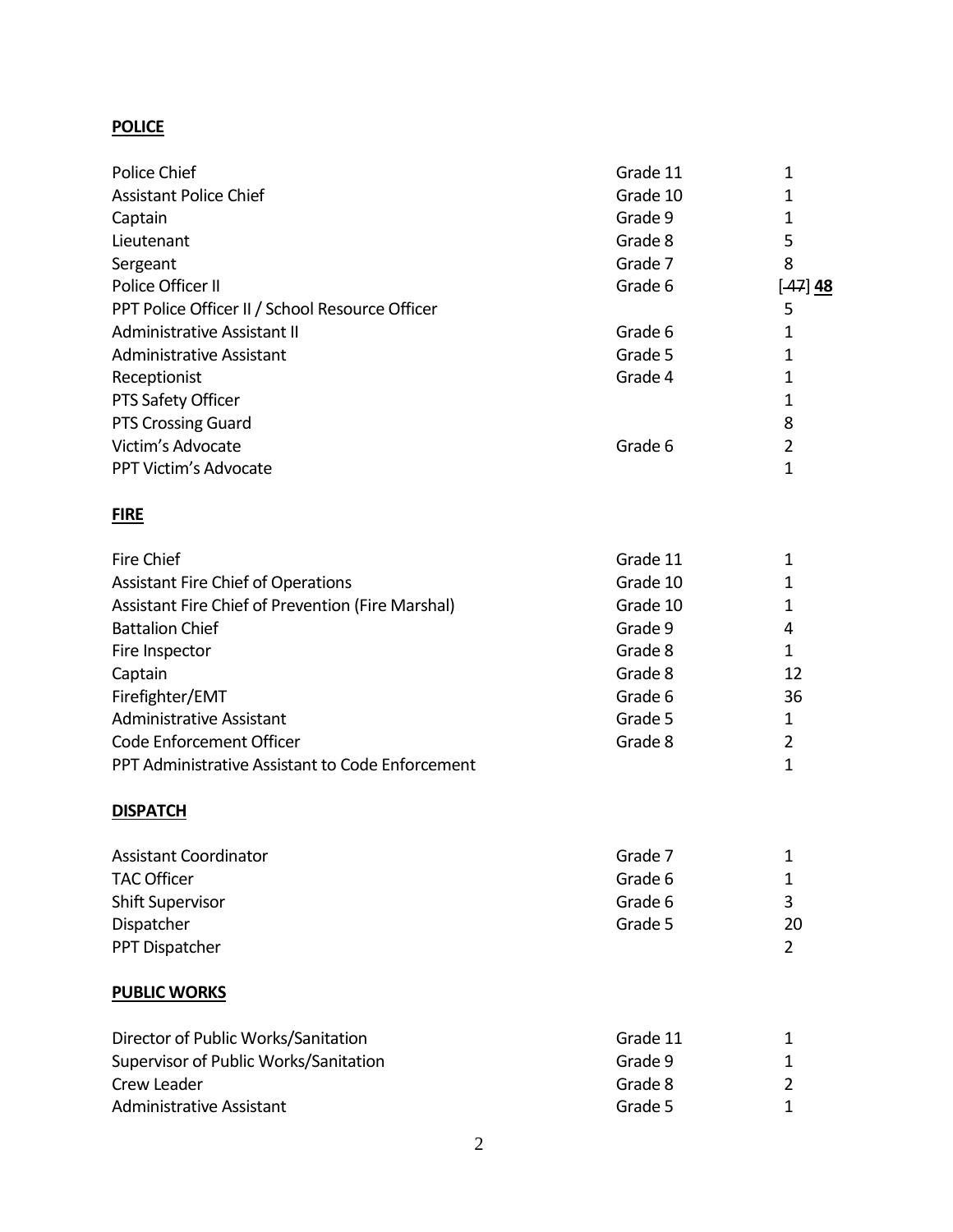| <b>Maintenance Driver</b>   | Grade 5 | 6              |  |
|-----------------------------|---------|----------------|--|
| <b>Equipment Operator</b>   | Grade 5 |                |  |
| Maintenance Worker          | Grade 4 | 5              |  |
| <b>SANITATION</b>           |         |                |  |
| Crew Leader                 | Grade 8 | 1              |  |
| Sanitation Worker           | Grade 4 | 6              |  |
| <b>Sanitation Driver</b>    | Grade 5 | 8              |  |
| Diesel Mechanic             | Grade 8 | 1              |  |
| Mechanic                    | Grade 6 | $\mathbf 1$    |  |
| <b>RECYCLING</b>            |         |                |  |
| <b>Recycling Supervisor</b> | Grade 8 | $\mathbf 1$    |  |
| <b>Recycling Worker</b>     | Grade 5 |                |  |
| PPT Recycling Worker        |         | $\mathbf{1}$   |  |
| <b>CEMETERY</b>             |         |                |  |
| Sexton                      | Grade 8 | 1              |  |
| <b>Equipment Operator</b>   | Grade 5 | $\overline{2}$ |  |
| Maintenance Worker          | Grade 4 | $\mathbf 1$    |  |
| <b>PPT Maintenance</b>      |         | 1              |  |

#### **REVENUE**

\* Staff of the Georgetown/Scott County Revenue Commission, while not employees of the City, are administratively associated with the City for various personnel matters including, but not limited to, payroll, benefits, CERS participation/reporting, and personnel policies.

TOTAL CITY OF GEORGETOWN POSITIONS [238 ]**239**

#### **SECTION TWO**

Any and all existing ordinances inconsistent with this ordinance are repealed.

#### **SECTION THREE**

If any section, subsection, sentence, clause, or phrase of this ordinance is held unconstitutional or otherwise invalid, such infirmities shall not affect the validity of the remaining portions of this ordinance.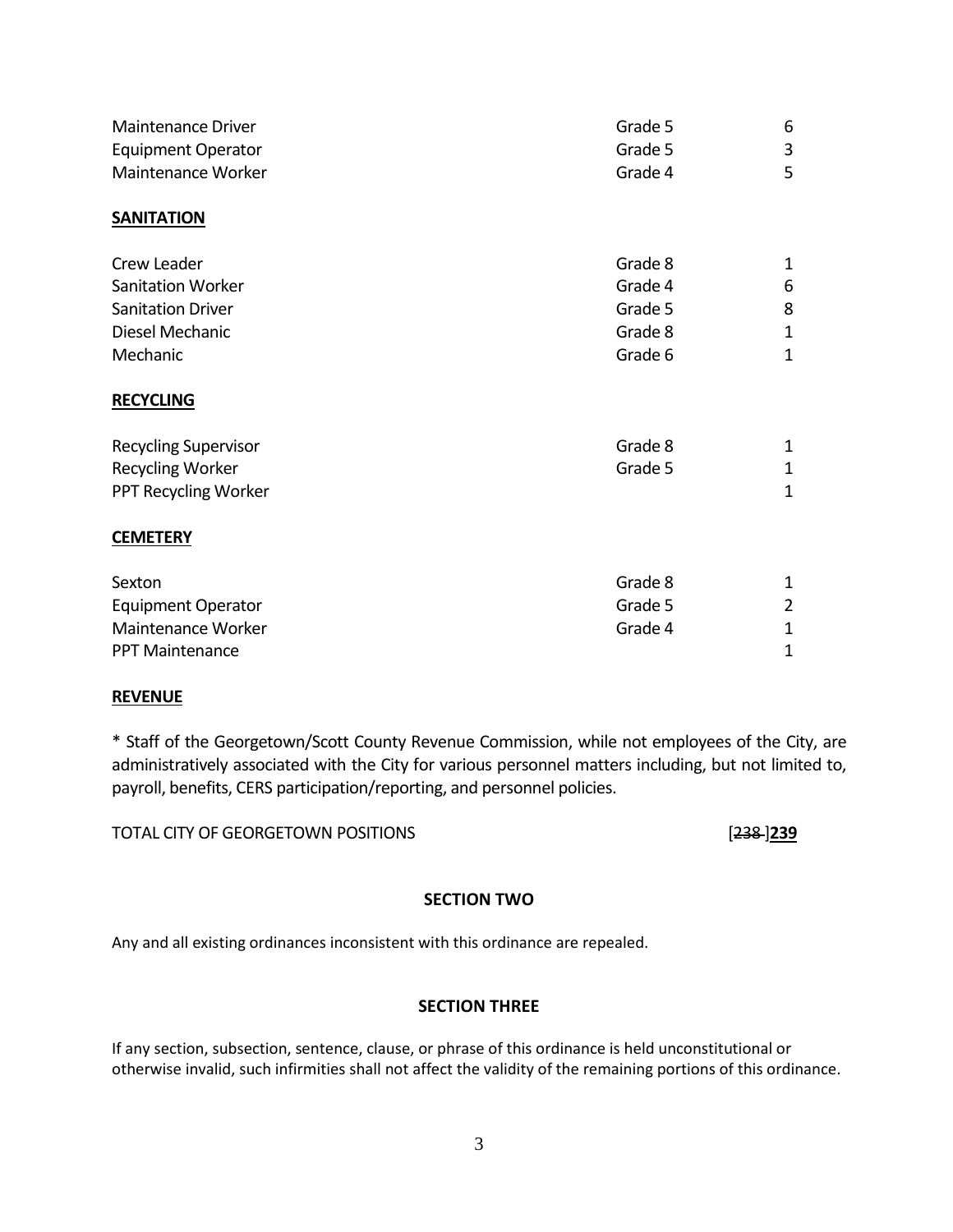#### **SECTION FOUR**

This ordinance shall take effect after its passage and publication according to law.

PUBLICLY INTRODUCED AND READ FIRST TIME: January 13, 2022

PUBLICLY READ SECOND TIME AND PASSED: January 24, 2022

 $\frac{Trace\; H\text{C}$  Hoffman (Jan 28, 2022 08:00 MST)

APPROVED: Tom Prather (Jan 27, 2022 15:15 EST) Tom Prather, Mayor

Tom Prather

Tracie Hoffman, City Clerk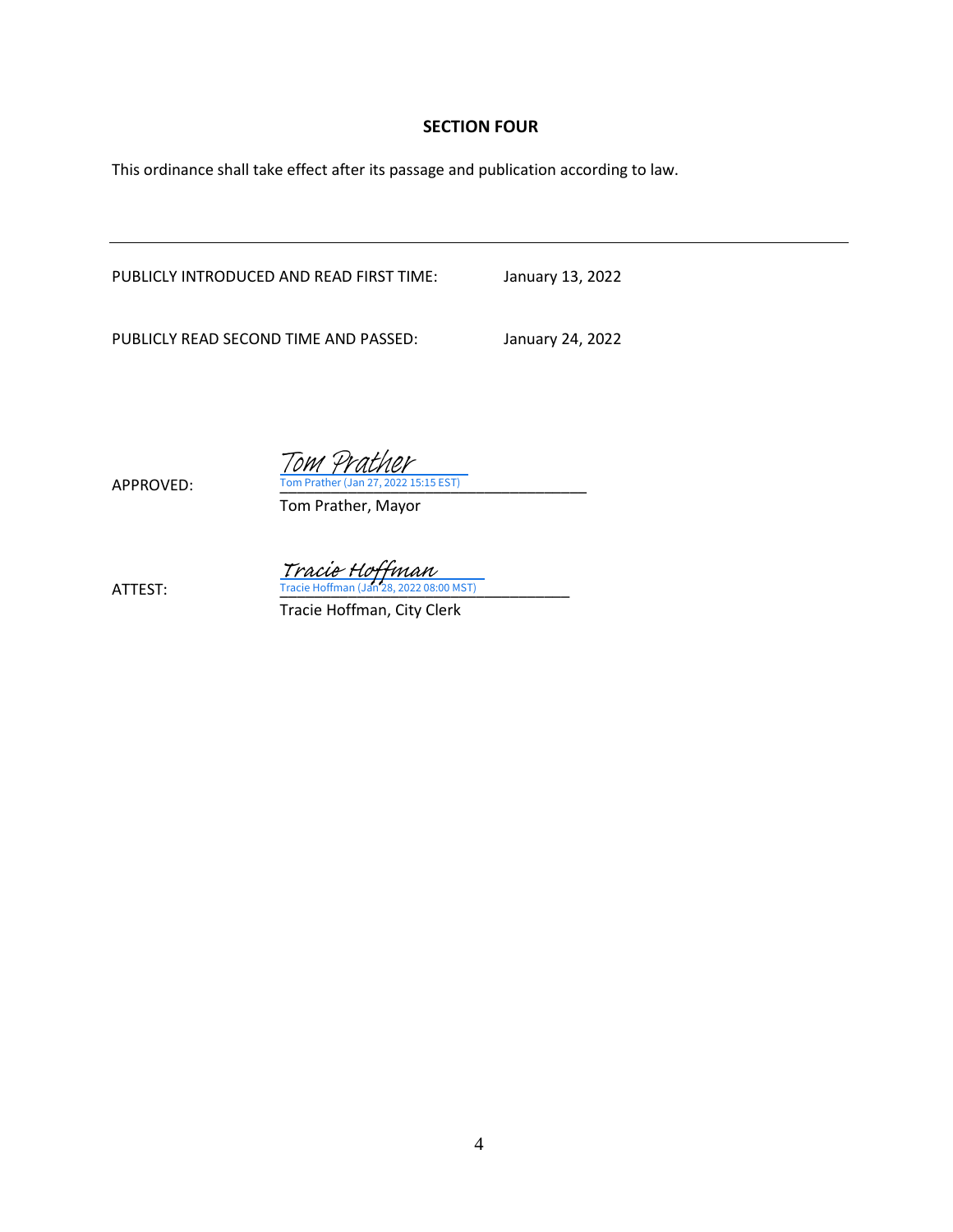# 2022-01-10 - Personnel Ord. Summary - VAWA Officer p Final Audit Report 2022-01-28

| Tracie Hoffman (tracie.hoffman@georgetownky.gov)<br>By:<br>Status:<br>Signed | Created:        | 2022-01-26                                   |
|------------------------------------------------------------------------------|-----------------|----------------------------------------------|
|                                                                              |                 |                                              |
|                                                                              |                 |                                              |
|                                                                              | Transaction ID: | CBJCHBCAABAASj6xUqGrYc5MMSypNNTHqEYsDqjNcnsz |

# "2022-01-10 - Personnel Ord. Summary - VAWA Officer p" Histo ry

- **D** Document created by Tracie Hoffman (tracie.hoffman@georgetownky.gov) 2022-01-26 - 5:35:02 PM GMT- IP address: 96.11.21.18
- Document emailed to Tom Prather (tom.prather@georgetownky.gov) for signature 2022-01-26 - 5:36:10 PM GMT
- Email viewed by Tom Prather (tom.prather@georgetownky.gov) 2022-01-27 - 8:14:53 PM GMT- IP address: 96.11.21.18
- $\mathcal{O}_\bullet$  Document e-signed by Tom Prather (tom.prather@georgetownky.gov) Signature Date: 2022-01-27 - 8:15:18 PM GMT - Time Source: server- IP address: 96.11.21.18
- Document emailed to Tracie Hoffman (tracie.hoffman@georgetownky.gov) for signature 2022-01-27 - 8:15:20 PM GMT
- **Email viewed by Tracie Hoffman (tracie.hoffman@georgetownky.gov)** 2022-01-28 - 2:32:43 AM GMT- IP address: 172.225.198.123
- $\mathcal{O}_0$  Document e-signed by Tracie Hoffman (tracie.hoffman@georgetownky.gov) Signature Date: 2022-01-28 - 3:00:35 PM GMT - Time Source: server- IP address: 67.133.97.98
- **Document emailed to Devon Golden (devon.golden@georgetownky.gov) for signature** 2022-01-28 - 3:00:37 PM GMT
- Email viewed by Devon Golden (devon.golden@georgetownky.gov) 2022-01-28 - 3:01:10 PM GMT- IP address: 96.11.21.18
- $\mathscr{A}_{\bullet}$  Document e-signed by Devon Golden (devon.golden@georgetownky.gov) Signature Date: 2022-01-28 - 3:01:17 PM GMT - Time Source: server- IP address: 96.11.21.18

## Adobe Sign